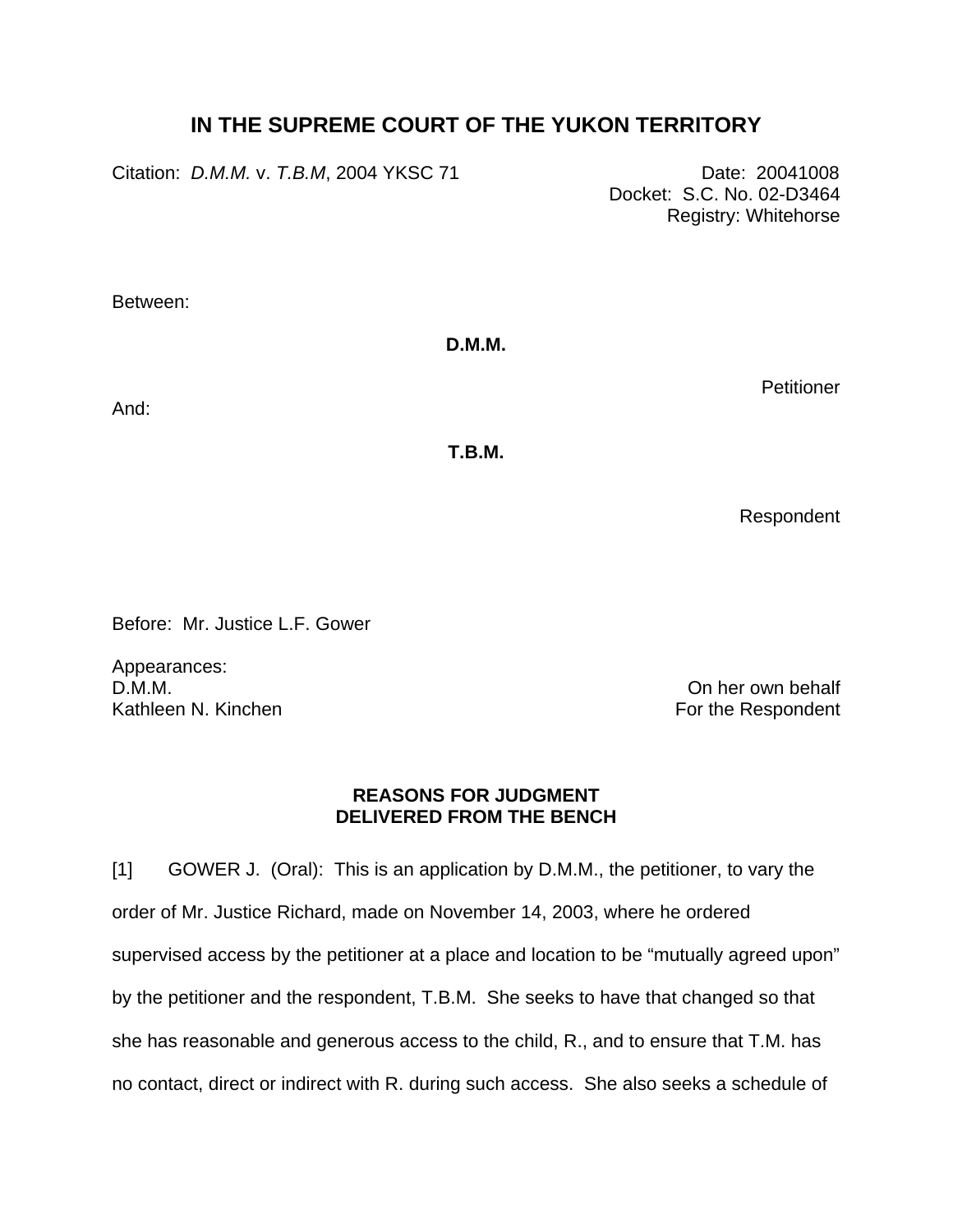unsupervised access to include a minimum of two days per week and either, as I understand her submission, one day of each weekend, or two days on alternate weekends.

[2] This matter has a lengthy history and numerous conflicting affidavits have been filed to date. I have seized myself of the matter and I understand from the parties that it will be proceeding to trial in the relatively near future.

[3] One of the few pieces of impartial and objective information that has been filed is the Custody and Access Report of psychologist, Geoffrey Powter, dated January 30, 2004. I say that recognizing that D.M.M. may take issue with my characterization of the report, but at this point, on an interim application, I have to be guided by what is in the best interests of the child, R., and on the best evidence that is available.

[4] I am paraphrasing and quoting intermittently from Mr. Powter's report in the following remarks:

> "…in September, 2003, [T.B.M.] called Family and Children's Services with a complaint that [T.M.] had physically hurt [R.] …

In summary, [Family and Children's Services] staff followed up on that complaint, interviewing several sources, especially [R.] a number of times, and for the most part got consistent details: [T.M.] allegedly grabbed [R.] by the hair, with [R.] hitting his forehead on the kitchen table in the process, getting the bruise which brought the incident to [T.B.M] attention. [R.] also apparently stated that [T.M.] had been trying to force feed him, and [R.]'s resistance to this provoked his grabbing [R.]'s hair.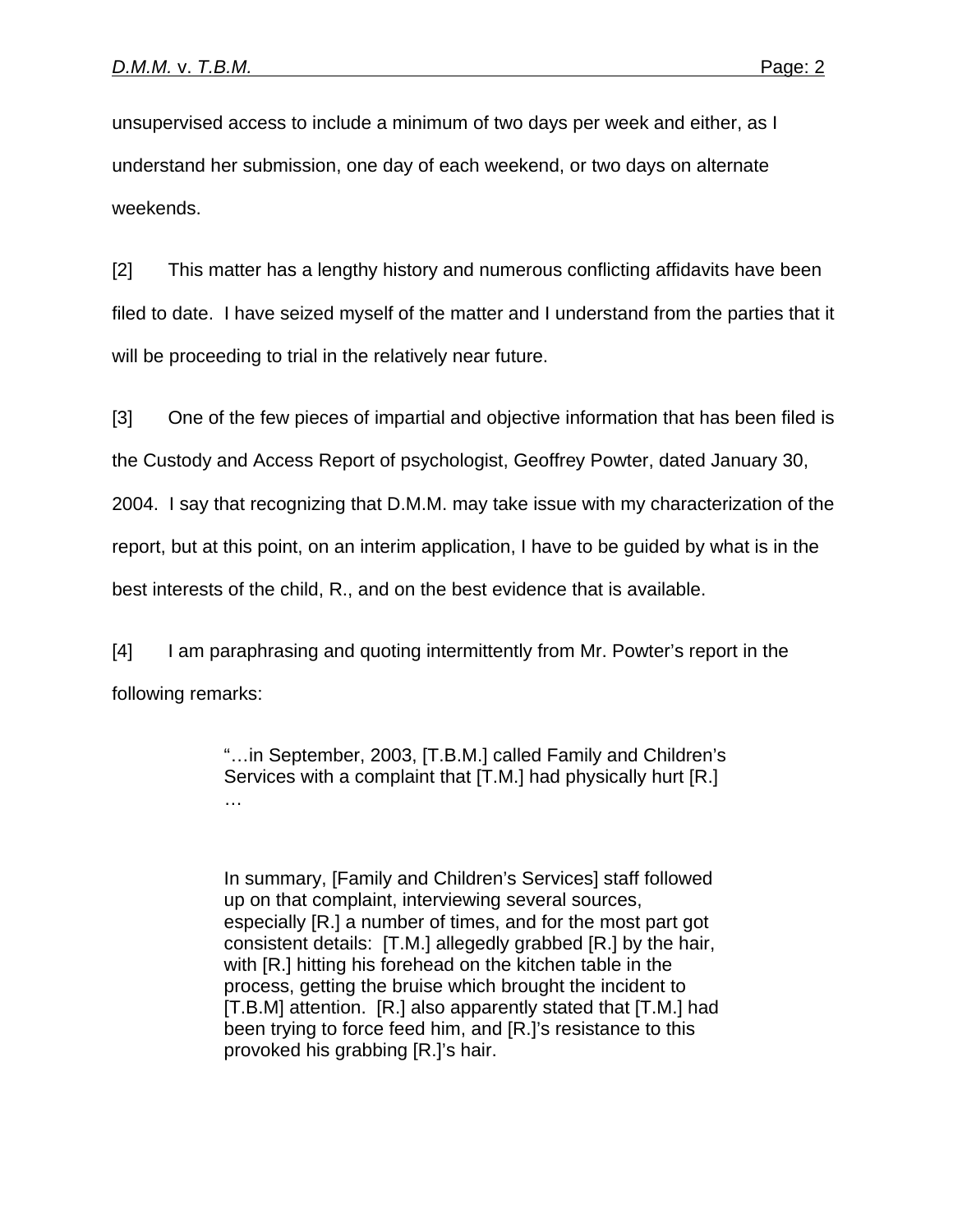[T.M.], however, denied any degree of hurting [R.]. He insisted instead that he and [R.] had simply been playing, and [R] had struck his head by accident. [D.M.M.] stated in her interviews with me [Mr. Powter] that she also believed that this was the case – that whatever went on was simply an accident. ...

[R] has continued to tell his story with consistent details a number of times to several different sources (including this writer [Mr. Powter] in January 2004, [R.] told [Mr. Powter] that [T.M.] had "hurt him."). But [D.M.M.] indicated that [R.] has told her that nothing untoward happened - and in my [Mr. Powter's] presence, asked the boy whether anything had in fact happened. Then, [R.] altered the story and said that [T.M.] had "never hurt" him. [D.M.M.] said this has always been [R.]'s presentation to her, and she indicated to me [Mr. Powter] (and to other agencies) that she believed the whole issue is caused by "someone trying to ruin her relationship [with T.M.]."

[5] On October 30, 2003, D.M.M. was interviewed by a Victim Services

counsellor and eventually swore a statement against T.M. which resulted

in an Emergency Intervention Order being filed against him.

 According to [D.M.M.], the counsellor at Victims Services grossly misrepresented what had been said in the interview. [D.M.M.] said she felt a great deal of pressure to file the order quickly, and did not have sufficient time to read the statement carefully (though her signature of content approval is on the application order). [D.M.M.] said it was only when she saw the immediate consequences of her filing … that she began to understand how "overblown" the steps that had been taken against [T.M.] were.

 According to [D.M.M.] …the fact that these filed statements were so overblown led her to try to withdraw the EIO. …

…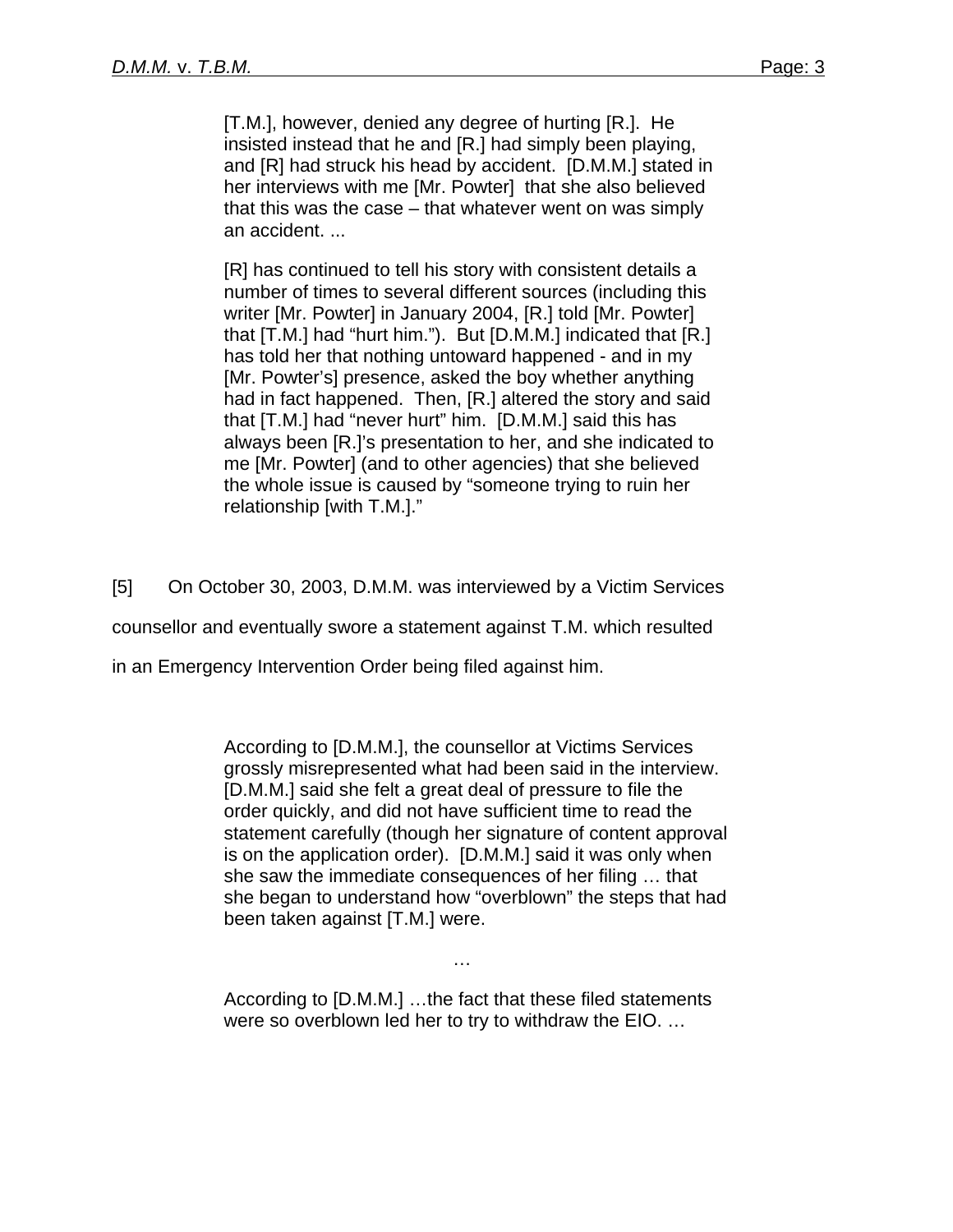Then, in mid-December 2003, [D.M.M.] again filed complaints of assault against [T.M.] when another episode of violence occurred. The police were once again called, and a second EIO against [T.M.] was filed.

 Not long afterwards, [T.M.] left the Yukon to attend … a Christian-based program designed to deal with spousal violence. …

…

[6] According to Mr. Powter, D.M.M. felt that:

… she should open her heart to [T.M.] once he finishes the program, and try and recreate the hope that they had in their relationship.

[D.M.M.]'s apparently resolute willingness to forgive [T.M.] – and her refusal to consider him a potential risk to her son – construct much of the continuing dispute between [them] and create much of the ongoing confusion and frustration by the many agencies involved in the matter.

### [7] Mr. Powter said:

 Indeed, instead of [D.M.M.] taking steps to guarantee the boy's safety, she had also brought an application before the court at the same time to have her *second* complaint against [T.M.] revoked. She insisted yet again that her claims against [T.M.] were once again unjust. The court declined this application as well.

 While [D.M.M.] acknowledged that she had been the victim of assaults by [T.M.], she downplayed the depth and relevance of these episodes. She continued to say that her reports to Family and Children's Services and Victims Services had been grossly overblown by the agencies, and repeated that [T.M.] had subsequently been the victim of an unjust persecution. She once again insisted that she and [T.M.] simply needed to privately work out their conflicts, and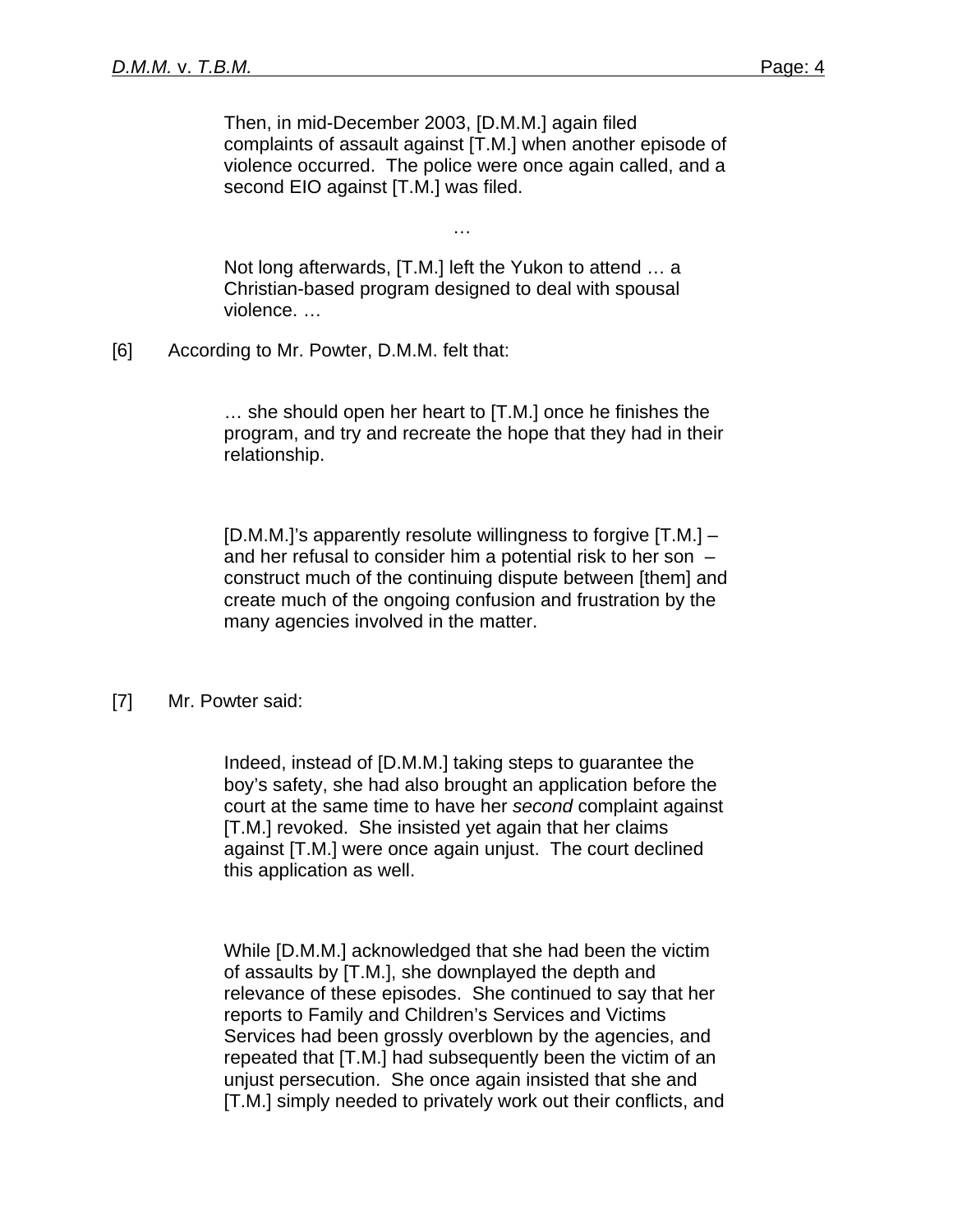she continued to say that their dynamic of violence was something that was a private call for help, not any kind of criminal or public concern.

[8] Under the heading "Outcomes Desired by the Parties Involved," Mr. Powter

# noted that:

[T.B.M.] said he believed in principle that [R.] should have a regular and strong relationship with his mother and that he believed this should take the form of regular and rich contact … but he clarified again that he felt [D.M.M.]'s mental health - and especially her continuing relationship with [T.M.] – would not make such contact reasonable at this point in time.

[9] Under the heading "Information Regarding the Petitioner," Mr. Powter indicated:

> When speaking about her work – or virtually any area of life outside of the dispute – she seems intelligent, articulate and well-thought out, but as soon as she begins speaking about [T.M.] and her desire for a continuing relationship with him, her capacity for reason seems to fall apart. (Though again, she does seem to base all of her thoughts on the conviction that the matters with [T.M.] are simply unjust and unwarranted persecutions – even by herself. I do have to admit that if there were any merit to this conclusion, many of the confusions that myself and others have about [D.M.M.]'s relationship would be lessened greatly. The weight of evidence against [T.M.], however, simply seems far too strong.)

[10] Under the heading "Does the father or mother pose a threat of physical,

emotional or sexual abuse to the children?", Mr. Powter said this: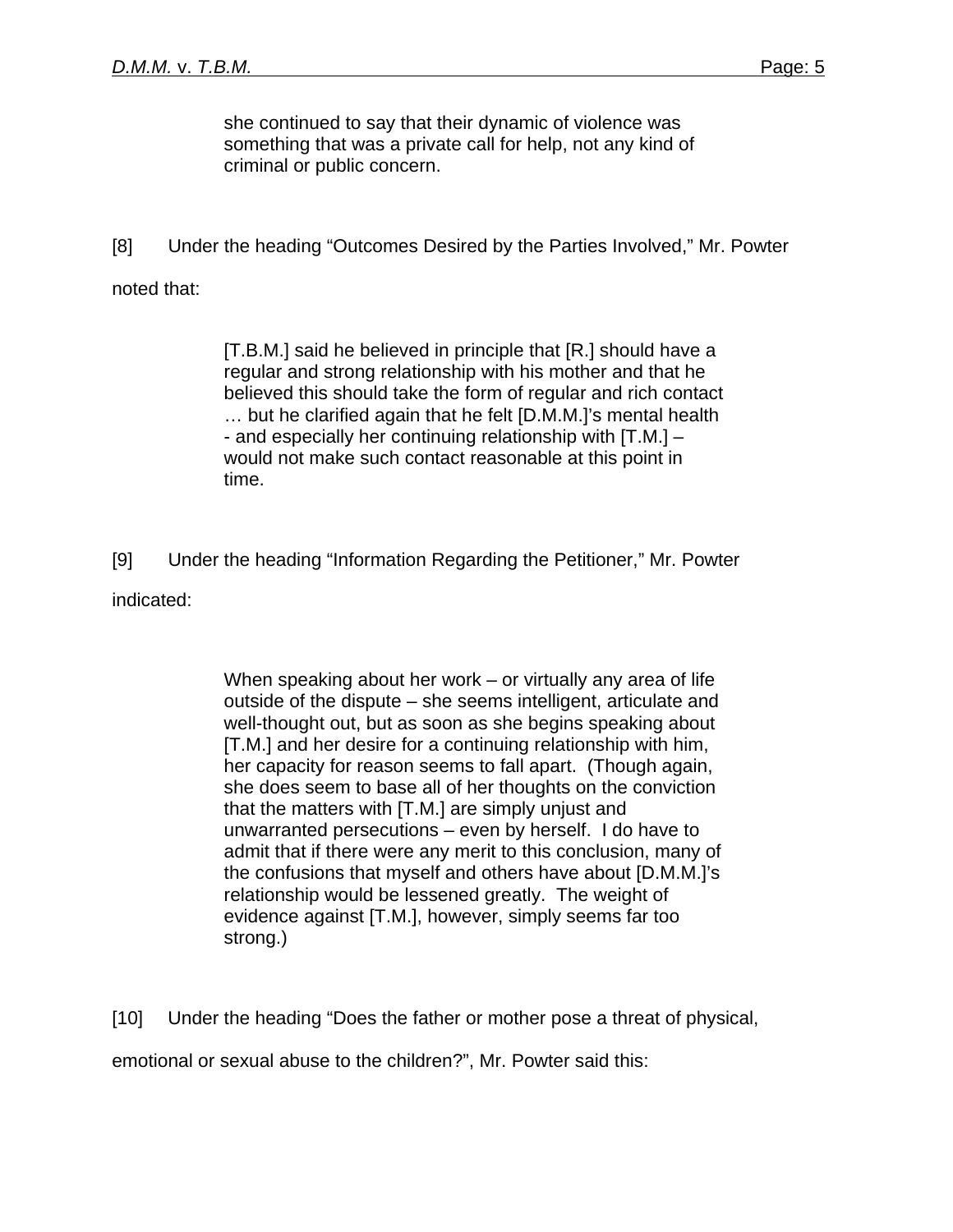This would appear to be the dominant – and most confusing issue in the matter. The question before all parties is the degree to which [R.] is at risk in [D.M.M.]'s care – though only, in my opinion because of her relationship with [T.M.]. Outside of *that* relationship, [D.M.M.] appears to have perfectly adequate skills and approaches as a parent, and there would be little in the matter that would go against a recommendation of joint custody.

[11] Mr. Powter continued:

It would seem to be less of a debate whether [T.M.] ever did harm to [D.M.M.], but she argues even this: at moments saying that he never actually did her any harm, at other moments saying that even though he harmed her in the past, that means nothing in the future, as she is completely convinced he would never do her harm again. And in any case, she argues, harm to *her* does not mean the child is at risk.

### [12] Mr. Powter continues:

In my opinion, [D.M.M.] is clearly lacking as a parent if she chooses to put [R.] in danger by associating with someone who is dangerous. Contrary to what she suggests, I do not think it is wise for her to separate out danger to herself from danger to [R.], and the psychological research completely backs up that opinion: children who witness abuse of their mother are just as psychologically harmed as children who experience it themselves. It seems absurd for [D.M.M.] to think the effects of the conflicts with [T.M.] on her will be invisible to [R.] – especially when she herself characterizes [R.] as such a sensitive child.

[13] Under the heading "Do the father and mother possess good parenting abilities and attributes?", Mr. Powter said this: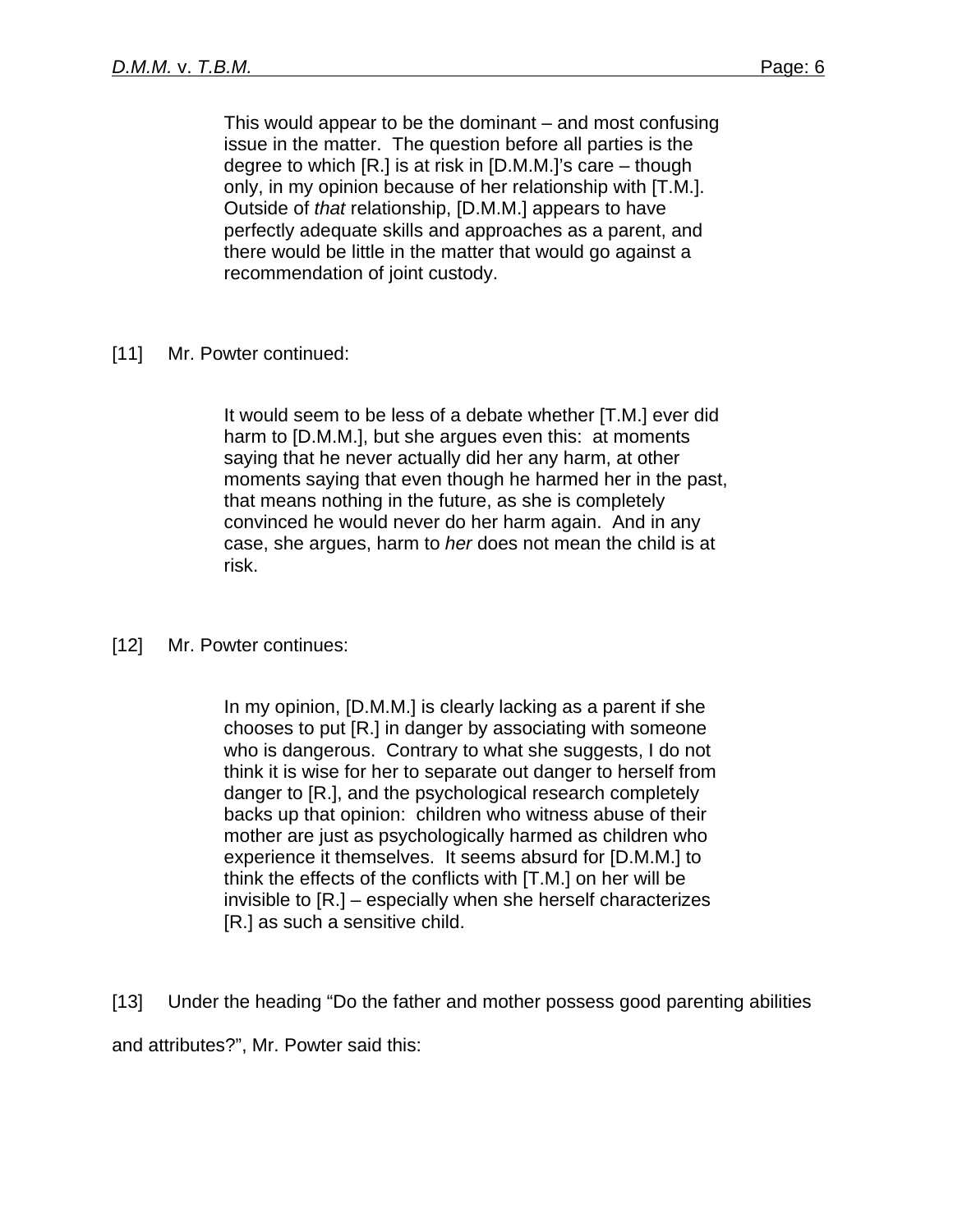In virtually all dimensions except the issue of measurement of safety, both parents demonstrate rich, flexible and experienced parenting. They both seem to care for the child a great deal, and are able to put that caring into play in direct interaction.

[14] Under the heading "Do the children [as written] have any specific emotional or

physical needs that affect custody?", Mr. Powter said this:

 [R.] appears to have adapted remarkably well to the degree of stress in the family.

[15] In the end, Mr. Powter recommends:

 It is my strong sense that [R.] would ultimately be best served by having maximal contact with both parents if the matter of safety could be addressed to the court's satisfaction.

[16] Attached to the Custody and Access Report is a letter from D.M.M.'s then

physician, dated January 26, 2004, Dr. Stephanie Buchanan. I am quoting from the

third paragraph:

 I am writing this letter because I am concerned about her decision-making in regard to maintaining a relationship with a man who has assaulted her and who himself has been previously charged and convicted of violence against women, although I do not have objective evidence of this but instead relay [as written] on [D.M.M.]'s statement to this effect. …

[17] In her submissions to me in this hearing, D.M.M. raised three points. First,

during the time period when the first Emergency Intervention Order was in place and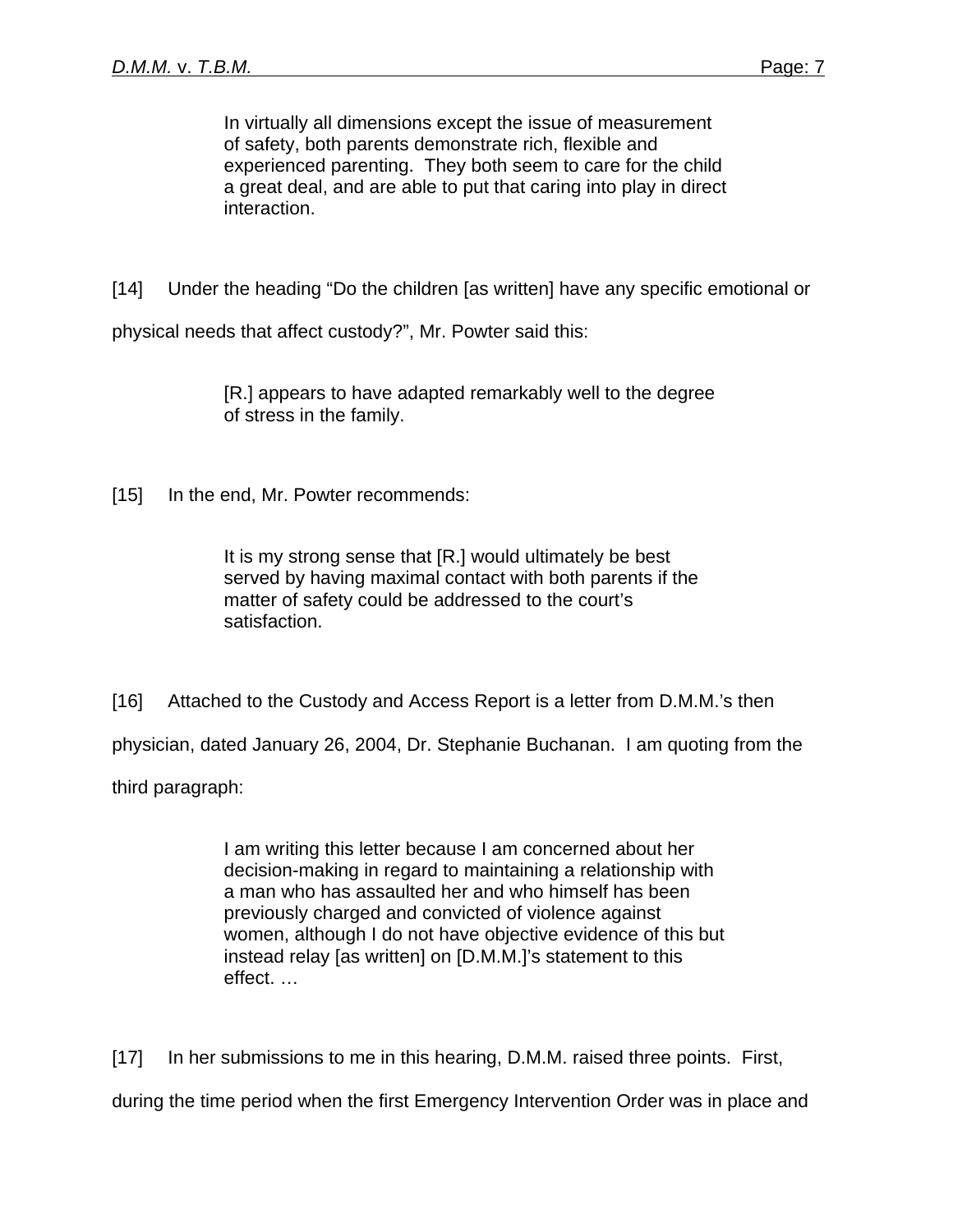T.M. was under a no contact order with respect to the child, R., there was an occasion when D.M.M. spent some time overnight with R., with T.M., in a hotel or a motel in Whitehorse. She was emphatic in her view that there was no risk to R. in those circumstances. She said that notwithstanding the fact that only days before, she made allegations about T.M. having committed what was effectively a series of major sexual assaults upon her.

[18] Second, D.M.M. referred to a statement that she had allegedly given to Corporal Hayes in Haines Junction in June of this year. This was referred to in a judicial interim release hearing in the Territorial Court on June 29, 2004. At that point, T.M. had been charged with a number of offences arising, in part, from that statement, and I am quoting from the transcript of the hearing from the Crown's remarks:

> "Corporal Hayes asked, "Do you fear for your safety?" [D.M.M.] responded, "Yes." The Corporal asked, "How?" [D.M.M.] said, "I think someday he may kill me and kill himself." The Corporal asked, "How?" [D.M.M.], crying, said "Smothering or choking." Corporal Hayes asked, "How do you know he'd kill you and commit suicide?" [D.M.M.] answered, "He threatened to kill me, and then, kill himself." The Corporal asked, "When?" [D.M.M.] responded, "I don't want to say anything further because I'll lose custody of my son,  $[R.]$ . We are going to court on July  $6<sup>th</sup>$ . I've already lost custody and it was because of [T.M.] My lawyer has told me not to give a statement. It will be used against me." [D.M.M.] then refused to provide any further information to the investigating officer."

In commenting upon that excerpt from the judicial interim release hearing, or the bail hearing, D.M.M. said that the statement attributed to her was incorrect, that she had been misquoted either by Crown counsel or by Corporal Hayes.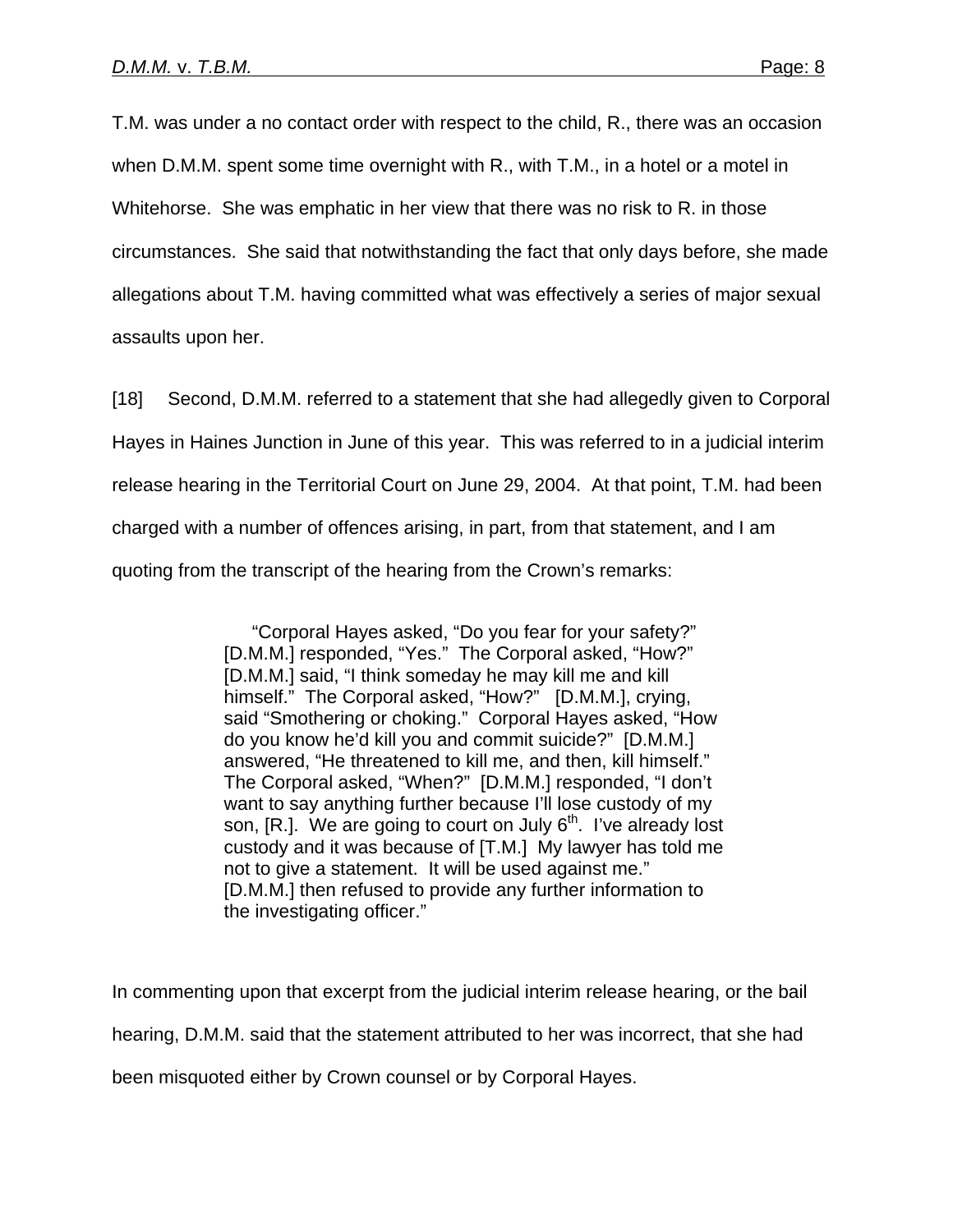[19] Third, one of the offences which T.M. was charged with at that time was a common assault upon D.M.M., to which I understand he entered a guilty plea on or about September 9, 2004. Notwithstanding that, D.M.M. continues to submit that no assault occurred and that she was an unwilling participant or complainant in those proceedings throughout.

[20] The position of the respondent, T.B.M., is that nothing has changed since the order of Mr. Justice Richard was made and that I should deny the application for that reason. It may be obvious from what I have just said, in referring to Mr. Powter's report and other matters, that I have significant difficulty in accepting some of the submissions of D.M.M., particularly with respect to T.M. I tend to agree, frankly, at this stage on this interim application, that D.M.M. has a blind spot, to say the very least, when it comes to her relationship with T.M.. However, it is not for me to say who D.M.M. should form relationships with. I have to focus on the best interests of R. in this situation.

[21] Having said that, I am satisfied that the one thing that has changed over time is that D.M.M. has demonstrated a track record of taking reasonable care in trying her best to ensure that R. does not come into contact with T.M.

[22] There were a number of instances, some six or seven altogether, at various times since November 2003 where T.B.M. feels that there was either indirect contact by T.M. or attempts by T.M. to contact the child. However, D.M.M. has given explanations for each of those instances. Some of which, I think in retrospect, she concedes were examples of poor judgment on her part. But the fact remains that direct contact has not been made. There is no suggestion that R. has been put at risk or that he has suffered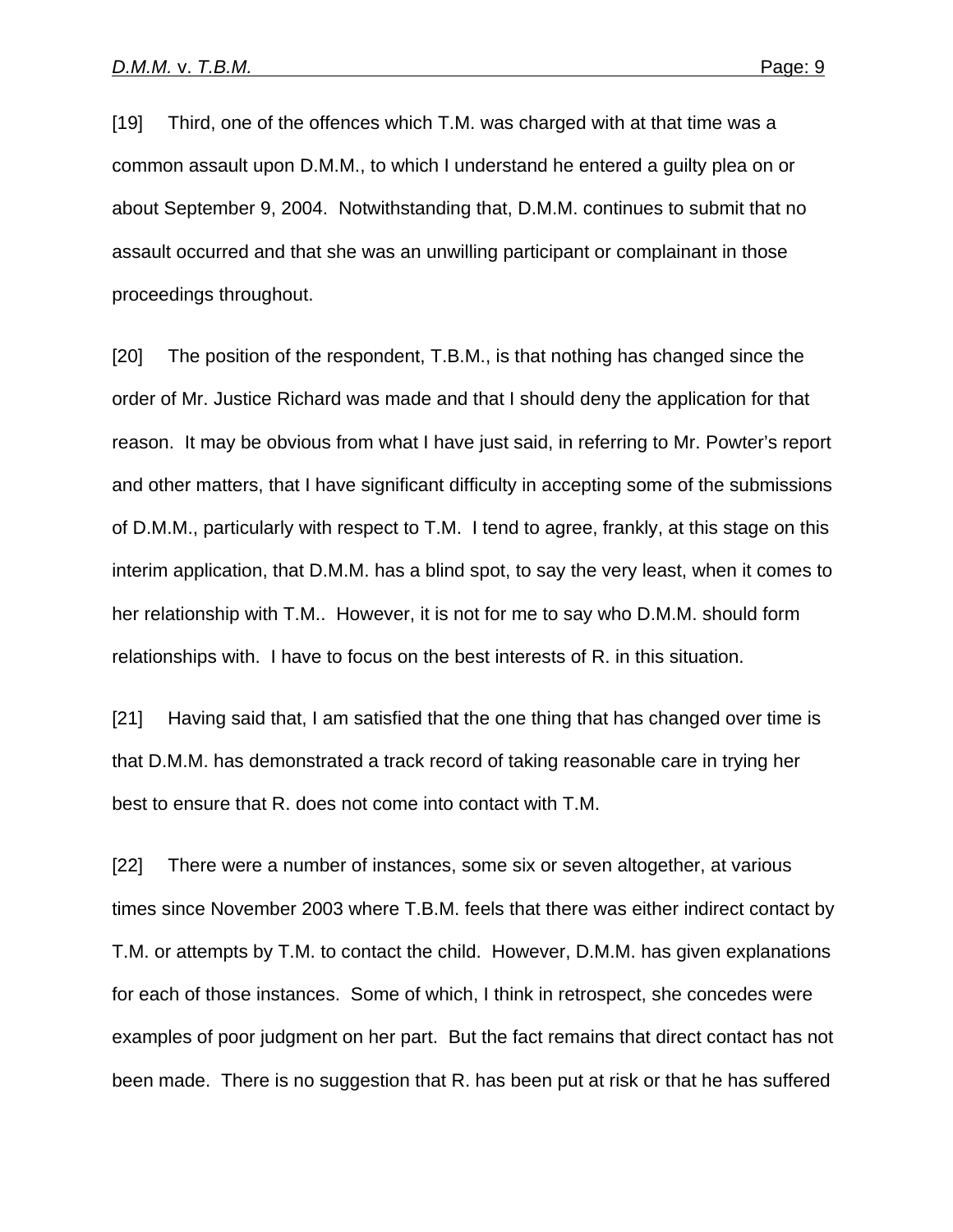any particular trauma by what I have characterized as these "near miss encounters". In fact, in the majority of these encounters, as I understand them, the people supervising access at the time or thereabouts, were either not involved, or if they were involved, they could not have prevented the near misses.

[23] Where that takes me is to conclude that as a parent, leaving T.M. aside, D.M.M. is making her best efforts to try and comply with Mr. Justice Richard's order. At the end of the day, I am satisfied that, as Mr. Powter concluded, it would be in the child's best interest to have maximum contact with both parents if the matter of safety can be addressed to the Court's satisfaction.

[24] I have proposed to the parties, and the parties have agreed, that as a collateral proceeding to this, T.B.M. would initiate a peace bond application under s. 810 of the *Criminal Code*, alleging his fear that T.M. will cause harm to the child. That information has been sworn and T.M. has indicated his willingness to respond to it without the benefit of legal advice and will soon sign a recognizance with certain conditions, which include: no contact, direct or indirect, with the child; not to be within 50 metres of the child; and not to be on the premises of the child's school, which is Whitehorse Elementary. That recognizance is a peace bond under the *Criminal Code*. It will be enforced for a period of 18 months and is subject to a \$1,500 pledge by T.M., without deposit. Should T.M. be found guilty of violating any of those conditions, he could be convicted of the criminal offence of breaching a recognizance and punished accordingly.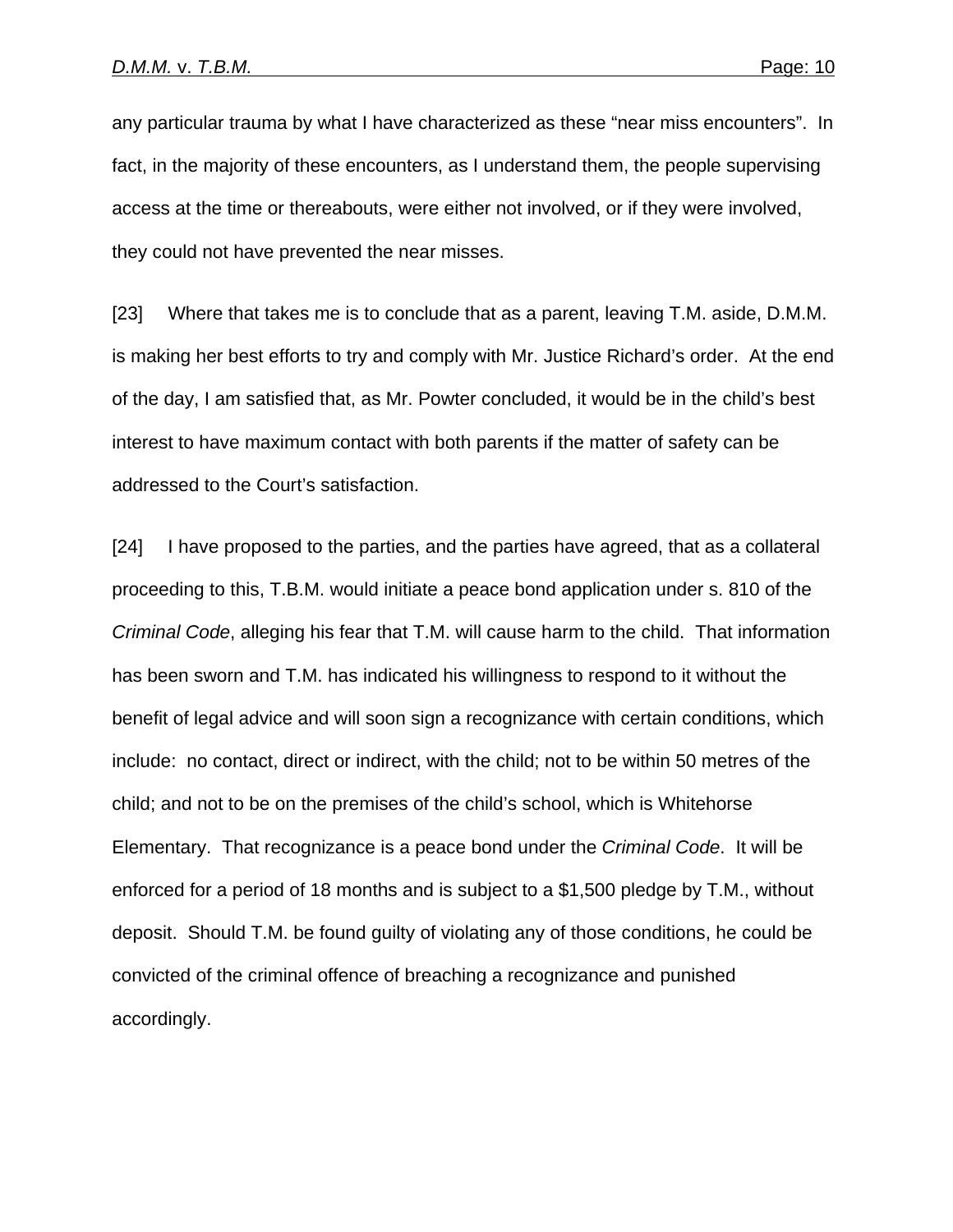[25] It is my intention, as I have indicated to the parties, that a copy of the order that results from the current proceeding, as well as a copy of the peace bond that I have just mentioned, will be sent to a number of relevant agencies, including Family and Children's Services, the child's school principal, the RCMP and Victim Services. It is my hope that, with the awareness of all of those agencies and individuals, I can achieve the security that I think Mr. Powter was alluding to, specifically the assurance of safety for the child.

[26] I have also explained to T.M., in no uncertain terms, that I expect the peace bond will be strictly enforced and that there will be little or no tolerance for any violation of its terms, and T.M. has assured me that he will do everything within his power to avoid the kind of near miss situations that have occurred in the past, so that he does not put himself in a situation where he can be inadvertently or falsely accused of violating that recognizance.

[27] Therefore, I am prepared to order – and I need help from counsel on this – Ms. Kinchen, there was reference to two days a week and every second weekend as the current access schedule. Can you tell me more about that?

[28] MS. KINCHEN: When there was a consent order in place for unsupervised access, that was, I believe, the access. It was two days per week and one day ---

[29] THE COURT: Going from when until when? Is it like 5:00 PM Tuesday to 5:00 PM Thursday or is it just two evenings?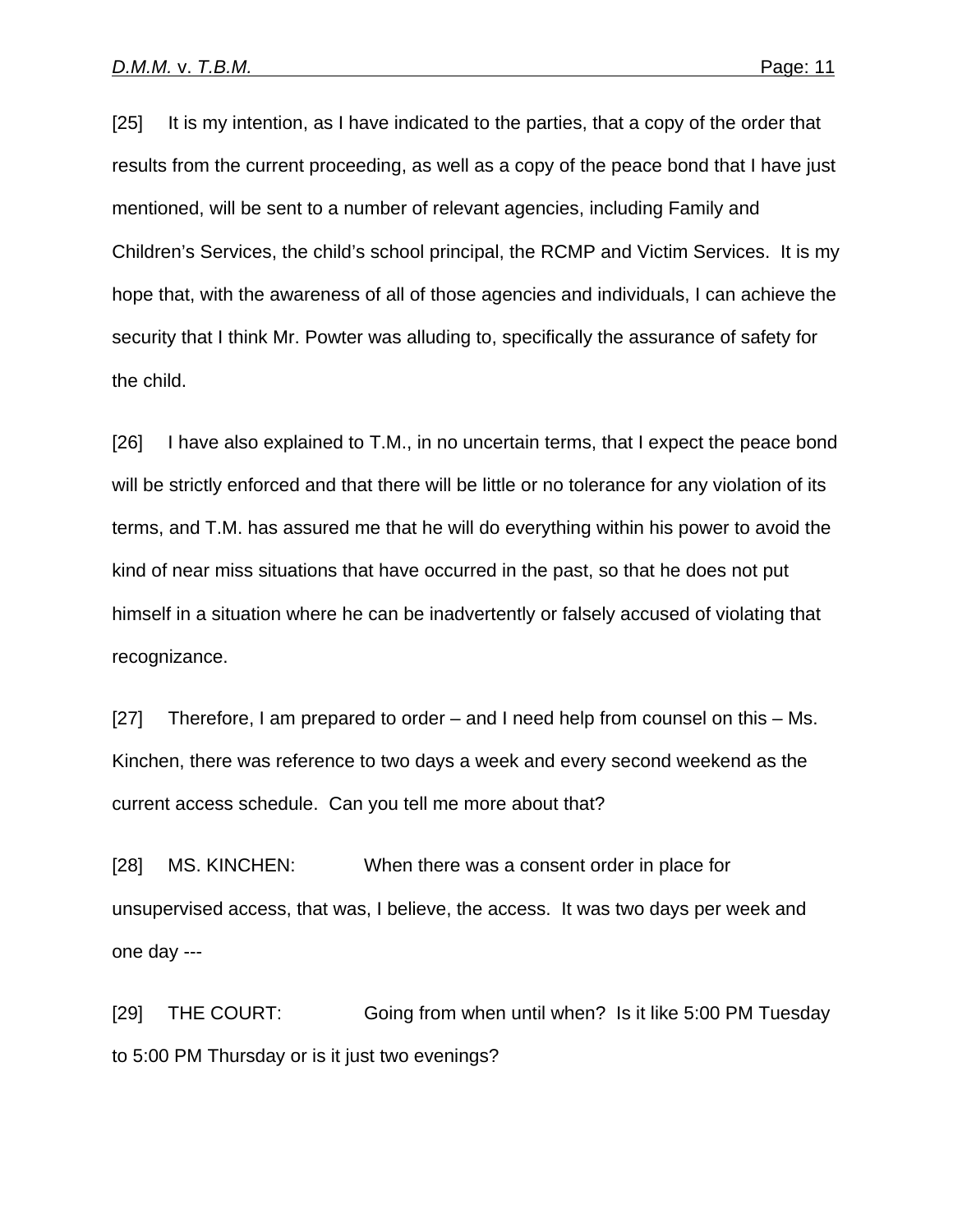[30] MS. KINCHEN: No, I think it covered the entire two days, I believe. The consent order is on – you have it.

[31] THE COURT: It is? Maybe I can have a look at it. Which one is that?

[32] D.M.M.: Your Honour, the July one that was approved was to have him Tuesdays and Wednesdays during the summer, and I would take those as my weekend days off from work, and then I also had him one day over the course of the weekend. Another time when T.M. was in Ottawa, I had a similar schedule where I was able to have him for a couple of evenings, plus always one day on the weekend, if not the whole weekend, and then alternating. We haven't had a lot of consistency but I've almost always had him for some time on the weekend.

[33] THE COURT: All right. What I am intending to do here is order specified access and it looks as though it should run from Tuesday at 5:00 PM to Thursday at 5:00 PM for starters and that will be each week.

[34] D.M.M.: Your Honour, I have spent some time trying to make this point. T.B.M. has band concerts on Thursday evenings and he has always had someone babysitting R., generally. At one point, he paid for someone to do it and then now he has his partner at home doing that, and I've always thought why can't I have him on Thursday evenings when he is being babysat by somebody else. It is a request I have made for two years and it has just not gone anywhere and I've just been asking. I think it is a reasonable request if I had ---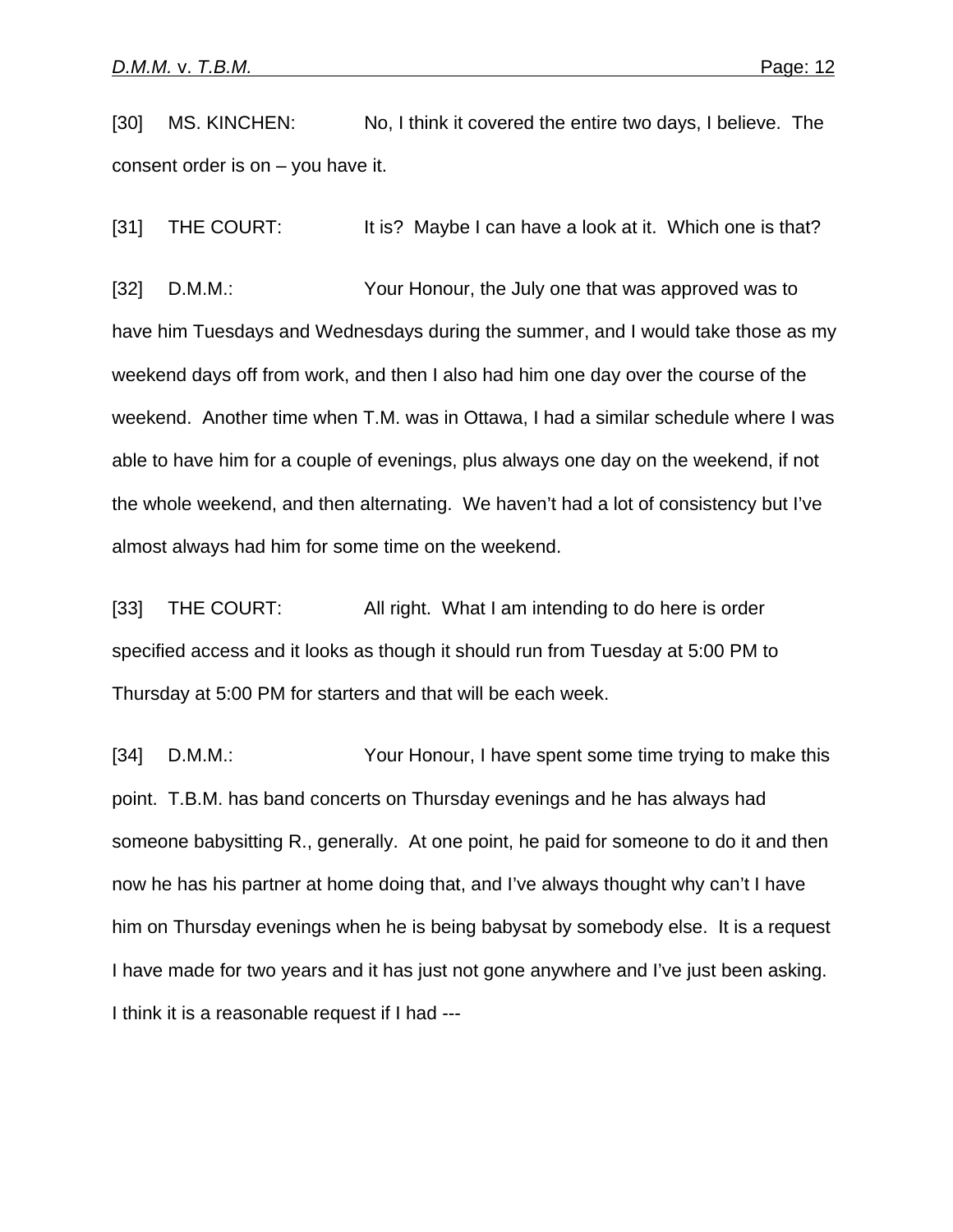[35] THE COURT: So you would like it to go from Wednesday at 5:00 to

Friday at 5:00 because that would go through Thursday evening then.

[36] D.M.M.: Correct. [37] THE COURT: Ms. Kinchen? [38] MS. KINCHEN: I would just like to point out that T.B.M.'s partner is not a babysitter. [39] THE COURT: No, I appreciate that. [40] MS. KINCHEN: However, he doesn't have an issue with it going from Wednesday to Friday. [41] THE COURT: All right. So Wednesday, 5:00 PM to Friday, 5:00 PM, that is each week, and then every second weekend. Would that be from Friday at 5:00 to Sunday at 5:00? [42] MS. KINCHEN: Yes, that is ---[43] THE COURT: So every second weekend would be a total of four days; correct?

[44] MS. KINCHEN: That is correct.

[45] THE COURT: All right. Does anyone have a suggestion as to when the weekend access would commence?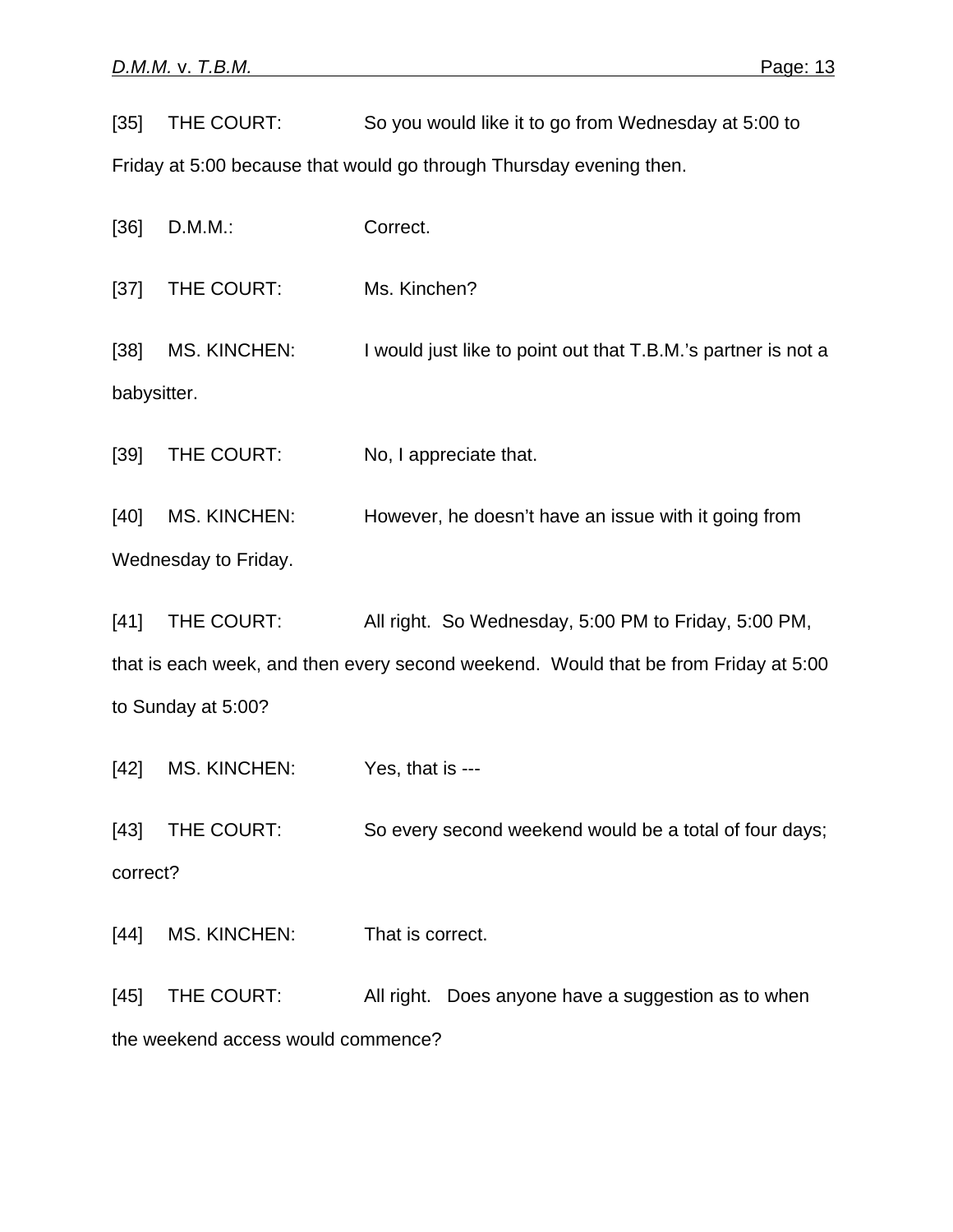[46] MS. KINCHEN: Perhaps because this is Thanksgiving and we have not had a lot of notice on this, D.M.M. has asked if she could have R. for one of the days over the weekend. T.B.M. has already made plans so perhaps we could do something this weekend different and then have the whole access order kick in next week. So I am suggesting perhaps D.M.M. could have him on Saturday and Saturday night, and then he would go back to T.B.M.

- [47] THE COURT: Is that agreeable, T.B.M., Saturday and Saturday night?
- [48] T.B.M.: Yes.
- [49] THE COURT: Is that agreeable?
- [50] D.M.M.: Like as in tomorrow?
- [51] THE COURT: Yes.

[52] D.M.M.: Yes, Your Honour. And for the following weekend, I need to be out of town, actually for two weekends I am out of town because I didn't know this was coming. But this is where I would like to know how to accommodate changes where we can work out a schedule and the nitty gritty of all of this, and this is why I requested mediation or somebody to assist.

[53] THE COURT: Well, we are not going to get into mediation now because we do not have the time.

[54] D.M.M.: Correct.

[55] THE COURT: Let's deal with one thing at a time.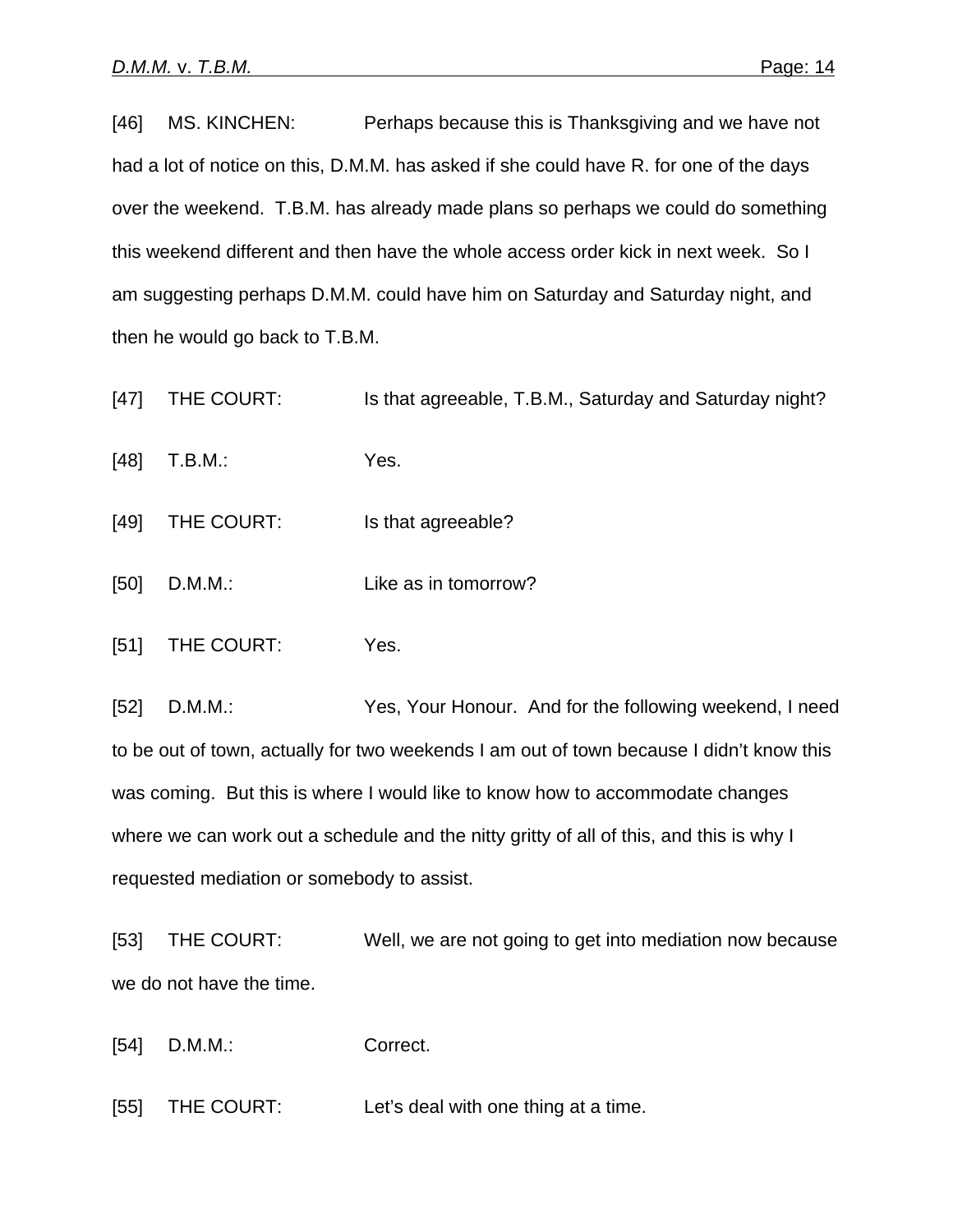[56] D.M.M.: **Okay, Saturday.** 

[57] THE COURT: For tomorrow, this Saturday and Saturday evening, that has been agreed to, T.B.M. is leaving, so that is the last chance you are going to get.

[58] D.M.M.: Yes, Your Honour, that is correct.

[59] THE COURT: That does not have to be in the order because it has just been agreed to. I just want to keep the order as simple and predictable as possible. As far as times when you are away, I do not know that we can accommodate every contingency. If you are away, you do not get the child, you have to wait until the following time that you do get the child. I want to keep this order simple and predictable, so that there are as few disputes between you about it as possible. All right?

[60] D.M.M.: Yes.

[61] THE COURT: You will have to juggle your work situation as much as possible around the access order. Now, there were some other conditions that were in Justice Veale's order from July. Are you seeking a continuation of any of those, Ms. Kinchen?

[62] MS. KINCHEN: I am not aware of what those are.

[63] THE COURT: Well, for example, "responsibility for picking up and dropping off shall be shared equally between the parties."

[64] MS. KINCHEN: That it be shared, yes, I think that would be fair.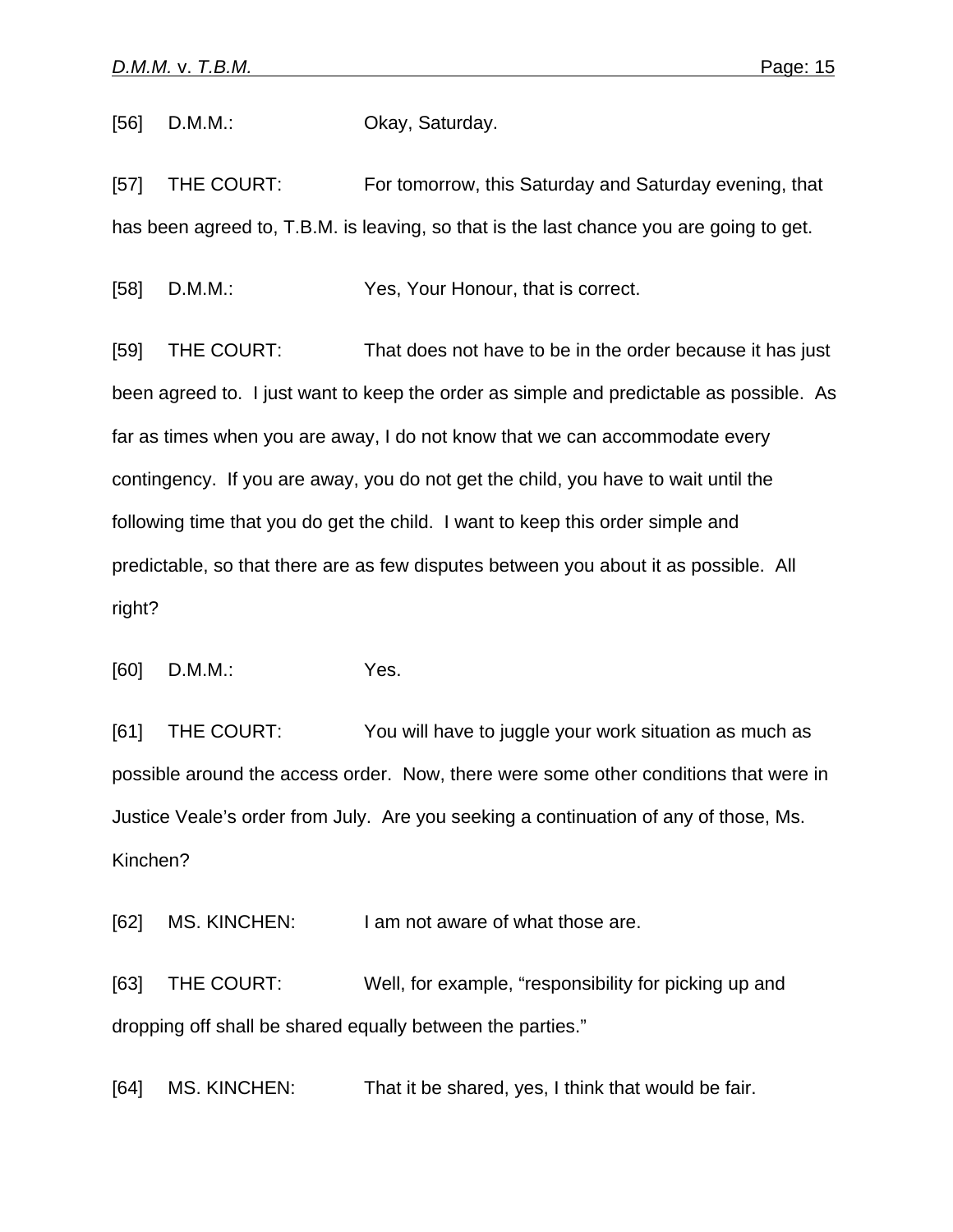[65] THE COURT: So that would be a condition of this order, paragraph 7 of Justice Veale's order will be part of this order.

[66] Paragraph 8 says that "the petitioner shall not speak about T.M. with R. or in R.'s presence." Is that realistic?

[67] MS. KINCHEN: Well, it is obviously a concern for T.B.M. Obviously, we cannot monitor it.

[68] THE COURT: Given that there is supposed to be no indirect contact ---

[69] MS. KINCHEN: Would you consider that indirect contact?

[70] THE COURT: Pardon me?

[71] MS. KINCHEN: Do you believe that would fall within indirect contact?

[72] THE COURT: Well, if it came from something that T.M. had generated it would be, obviously.

[73] D.M.M.: Your Honour, this has been a major issue for me and I flagged it when I saw that consent order. My lawyer, at the time, had said, you know, to have something you pretty much have to go with this. R. will frequently talk about Jasmine, which is T.M.'s dog or "remember when T.M. did this?" I don't want to lie to my son and what I have said in this situation is it puts me in a very awkward position. I feel I am really torn and it makes it very awkward between R. and I for the time that we are together. I don't knowingly try to emphasize the relationship but when R. has a question for me or something, I think as a parent I have a right to answer it or have an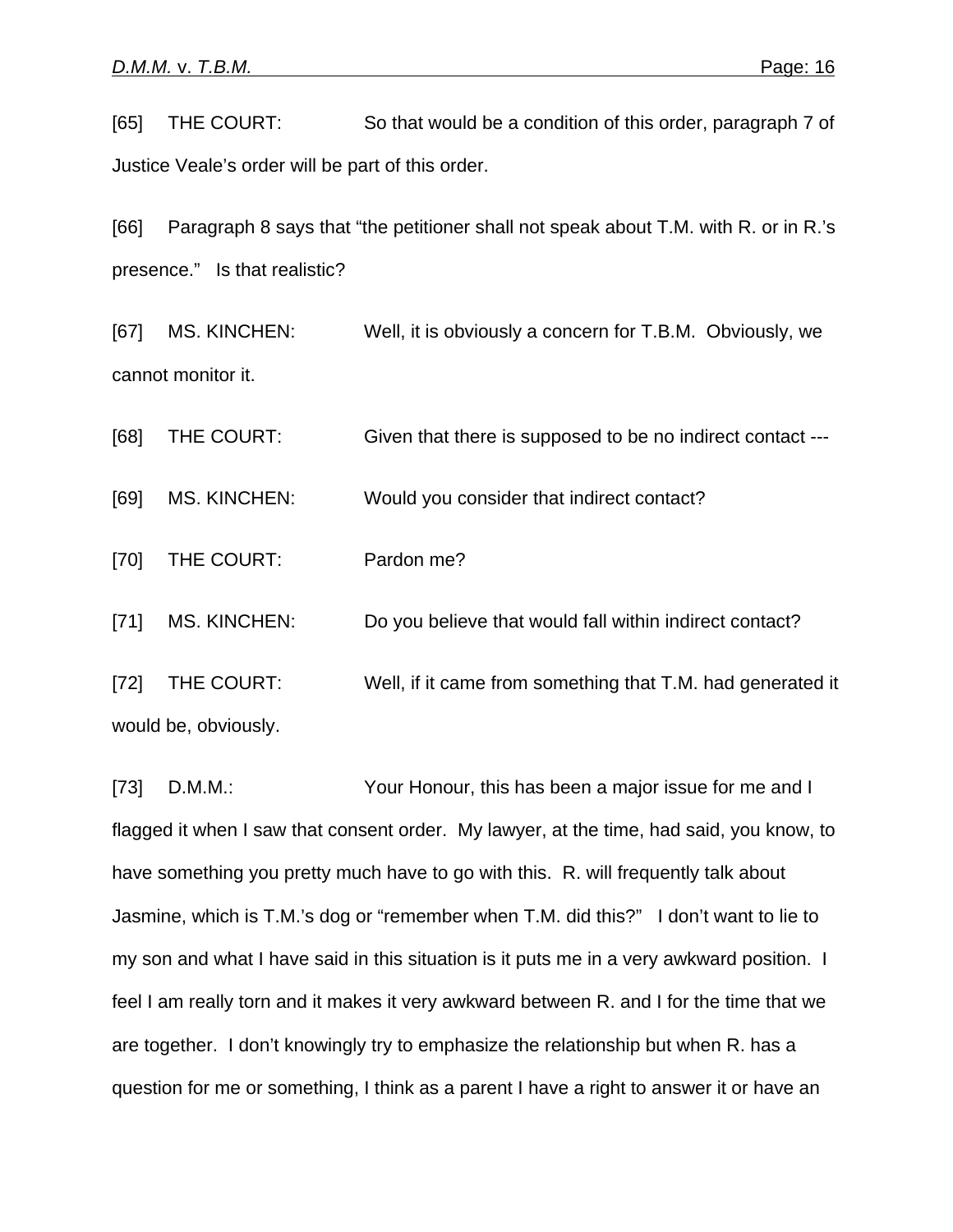obligation to answer his questions completely, not be avoiding something. He picks up on that. So I think that whole clause is a very awkward one and I think that it is very difficult. I will run into somebody on the street and they will say "How is T.M. doing?" and R. will be with me and I just try to change the subject, but I would hate the fact that that is made as a suggestion that I am trying to talk about T.M.

[74] THE COURT: No, I appreciate your point. It struck me that it would be difficult to deal with but I also want to remind you of the point that Ms. Kinchen made earlier that Mr. Powter said that it would be best if you would refrain from pushing stories and recollections about the importance of T.M. onto the child. I know you take issue with that.

[75] D.M.M.: I do.

[76] THE COURT: But I think you understand what the Court's concern is. Let me be very, very clear here. I don't see this as the thin edge of the wedge, in terms of T.M. re-establishing a relationship with R. We are going to deal with one thing at a time. I don't know, frankly, whether six months from now you are going to be in a relationship with T.M., given your track record. So this is simply because I think it is in R.'s best interest to have maximum contact with you, with T.M. out of the picture, and that is the reason for my decision. Let me be very clear about that.

[77] T.M.: Your Honour, if may reiterate to you that ---

[78] THE COURT: It is D.M.M.'s ---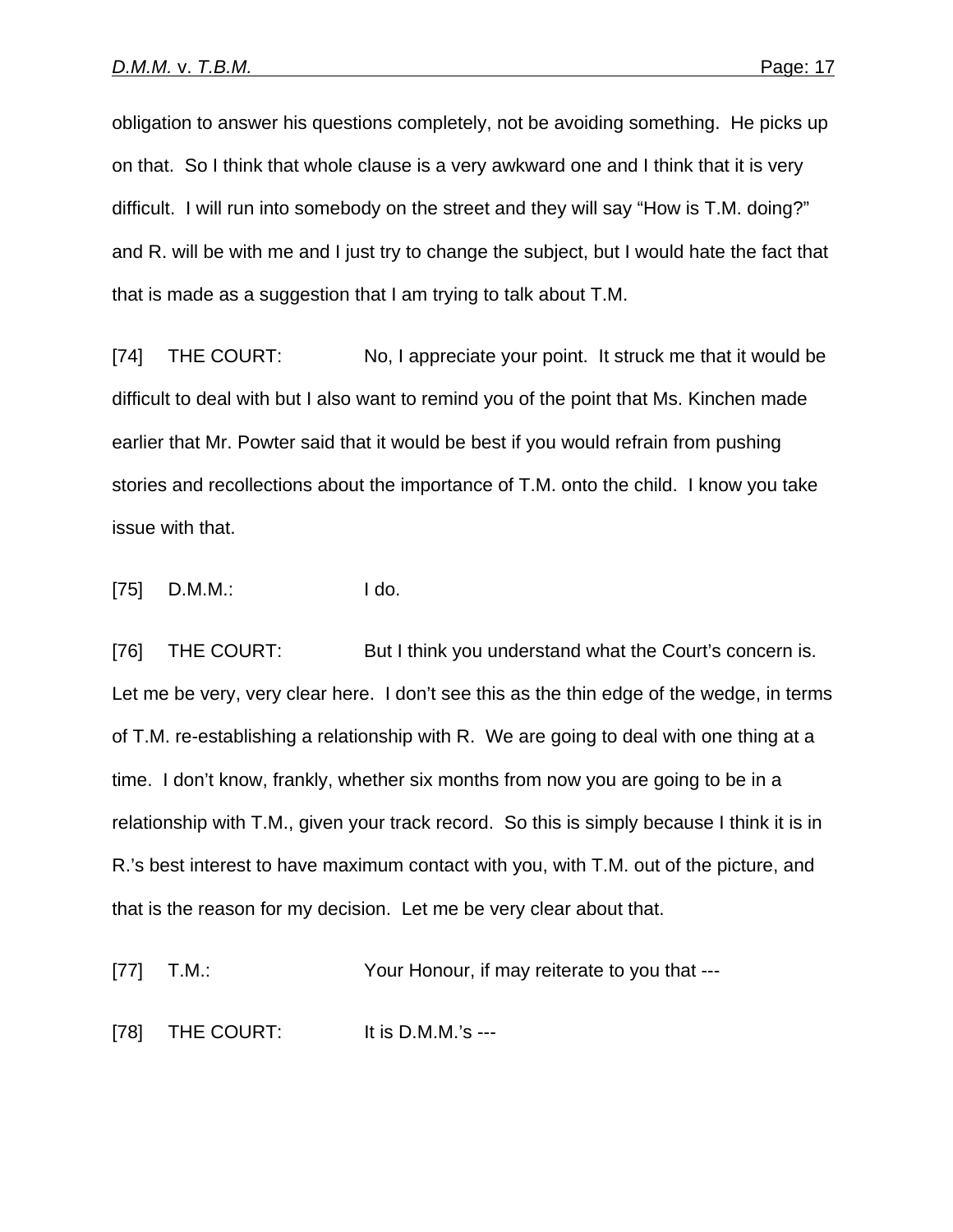[79] D.M.M.: Your Honour, I just want to say that I am not going out of my way to talk about T.M. Geoff Powter put that in his report. It was the result of a meeting with the specific purpose of talking about stories about T.M. So I regret that he went ahead. I called him on it later but he never modified the report. I told him it was not fair criticism at the time.

[80] THE COURT: Okay, you understand. You understand the point.

[81] D.M.M.: Yes, I understand the point. But I also think that I have an obligation as a parent not to lie to R.

[82] THE COURT: No, I understand that as well. Is it still necessary to hear from you, T.M.?

[83] T.M.: Only to assure you in your mind and heart that I won't leave gifts or pass gifts or any indirect, so I will be out of that equation. What they do is between mother and son. I won't encourage any, I will put it that way, Your Honour.

[84] THE COURT: Thank you. Just so that there is no uncertainty abut it, costs will be in the cause on this which means that whoever wins the day at trial can pick up the costs for this particular application.

[85] I am just wondering, and I am open to suggestion on this, I had thought that it might be useful to have a review of the status of this matter when we speak to the other matter on November 16<sup>th</sup>. Would that seem logical and should that be part of the order, because this is definitely a trial run on this new arrangement here?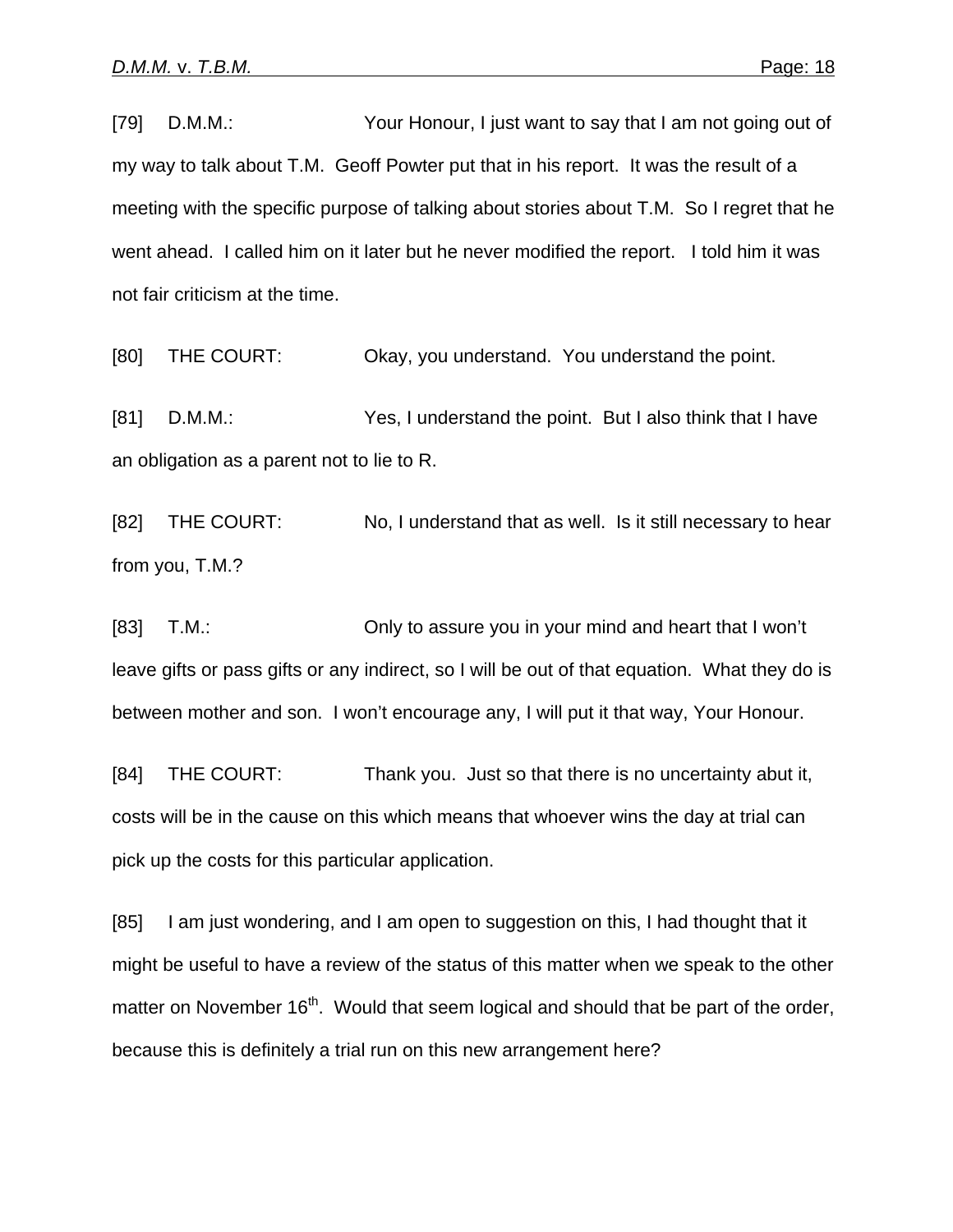[86] MS. KINCHEN: It is not a long time to actually see how it works but we will be before the Court on November  $16<sup>th</sup>$  so certainly I think it would be ---

[87] THE COURT: I would like it put in as a term of the order that we review the status of the matter on November  $16<sup>th</sup>$  at 11:00 AM.

[88] MS. KINCHEN: So just to review the status.

[89] THE COURT: Thank you very much for your patience. I know it has been a long afternoon, but I think it has been a productive one.

[90] D.M.M.: Your Honour, I just want some clarity. If I want to see R. outside of this access schedule, if I want to go to the school, for instance, and spend an hour with him during the daytime hours, and the teacher is there, as well as 19 other kids, as his parent, is there any reason that I should not be able to do that?

[91] THE COURT: I really want to take this gingerly. I don't want to complicate it with, you know, what about this contingency, what about that contingency. You have got unsupervised access, it is reasonably generous. I want to leave it at that and then if things go well, we can look at modifications down the road, and that is why I suggested that we review this matter again in just over a month. In the meantime, I would prefer, in fact, order – it is part of the order that you not have any access at any other time. You have access at those times and at no other time.

[92] D.M.M.: Okay. But for instance, Your Honour, if there is a school concert – like, I missed the information night at the school on Wednesday night. Like, when you are a parent, your life isn't down to those few hours of – like, if there is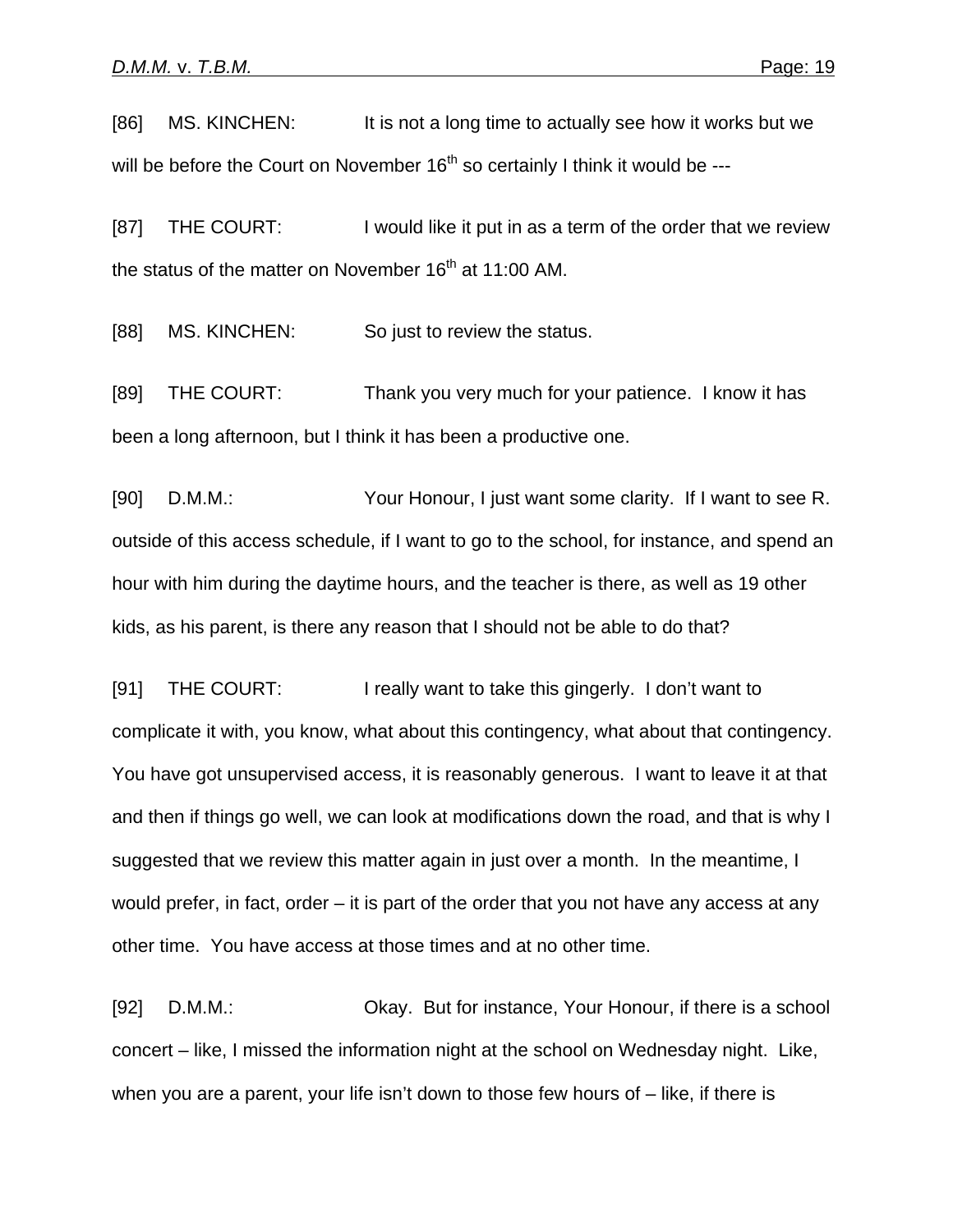something that I really want R. to be at and it is unique and it is something important, I am really limited on that with just this timeframe. Do you understand what I am trying to say? So if I go to the school for a school concert and it is not my time, are you suggesting I can't be there?

[93] THE COURT: Well, technically it is not really exercising access. I mean, you are just there.

[94] D.M.M.: Correct, right.

[95] THE COURT: Ms. Kinchen, do you have ---

[96] MS. KINCHEN: I have no issue with D.M.M., herself, going to her son's school concert. I don't see anything wrong with that.

[97] THE COURT: All right.

[98] D.M.M.: Or, Your Honour, his soccer tournament or if there is a parent day at gymnastics. Like, I've missed out on a lot of things because you're not supposed to be here. And the school incidents happened because I was told I wasn't supposed to be at the school even though I've talked to the Department of Education.

[99] THE COURT: How about this? That we add into the specified access that you may be present at activities which involve R., upon giving so much prior notice to T.B.M. by email as you have been doing. Does that sound reasonable?

[100] D.M.M.: Yes, Your Honour, that sounds reasonable but is it his to say yea or nay to whether I am to be there?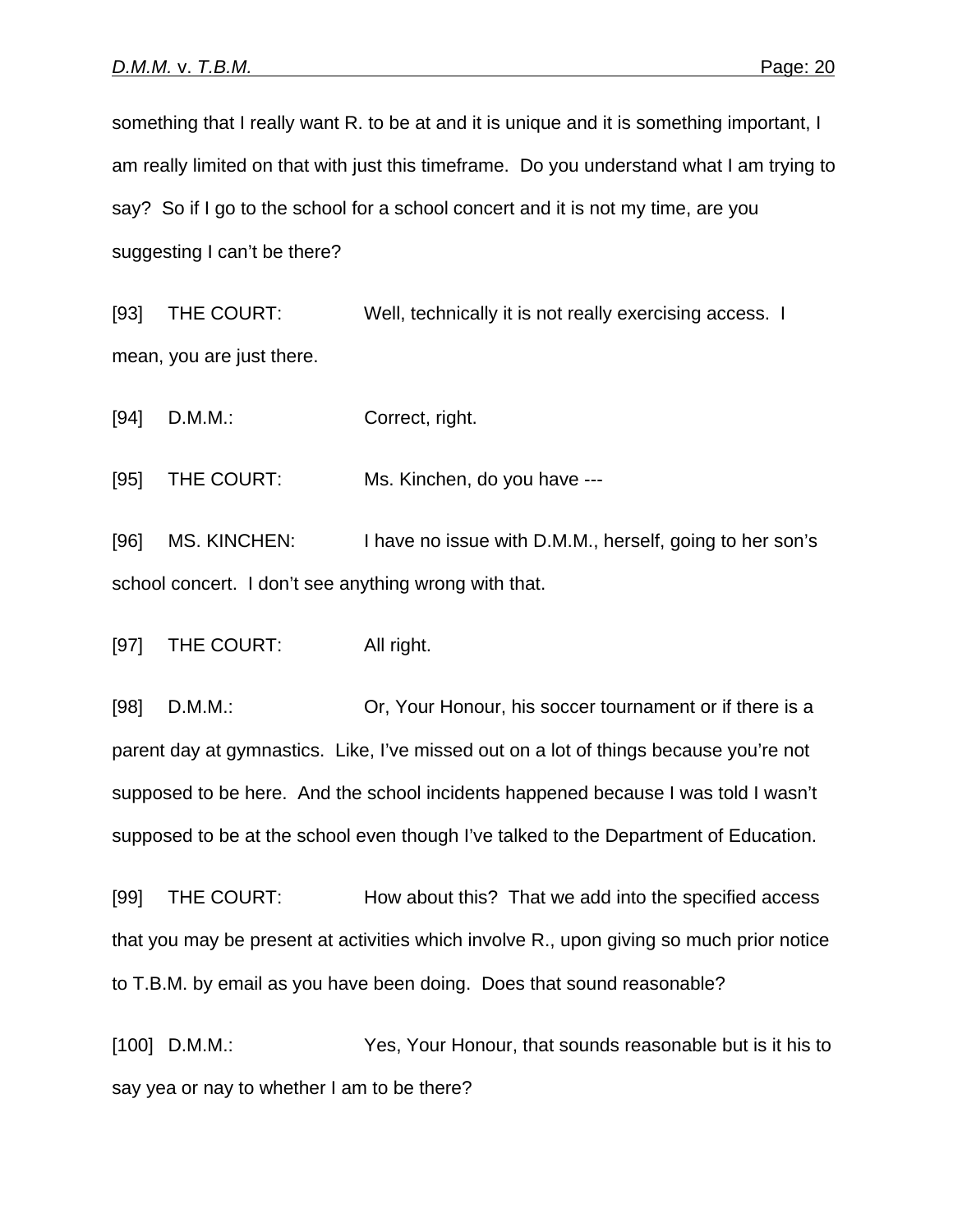[101] THE COURT: No. You just have to give him notice.

[102] D.M.M.: Okay.

[103] THE COURT: T.M. is not involved, it is just you.

[104] D.M.M.: No, no, just me. But I am just asking if I have to get his permission because that has been ---

[105] THE COURT: But – and this is the other part of it – that does not mean that because you are allowed to be there that you can take him for an ice cream cone. You can just be there and interact with him.

[106] D.M.M.: And watch the event or whatever because – like any normal parent would.

[107] THE COURT: Okay?

[108] D.M.M.: Okay.

[109] THE COURT: Ms. Kinchen, is that reasonable or not?

[110] MS. KINCHEN: That is actually very simple, but I just want to make the point that one of the issues that we had brought up, there is a difference between being there and observing and taking control, and that is what we would hope would not happen, that certainly, as a mom, she wants to be there and see the concert, but that does not mean that she takes over control of R. for the time she is there.